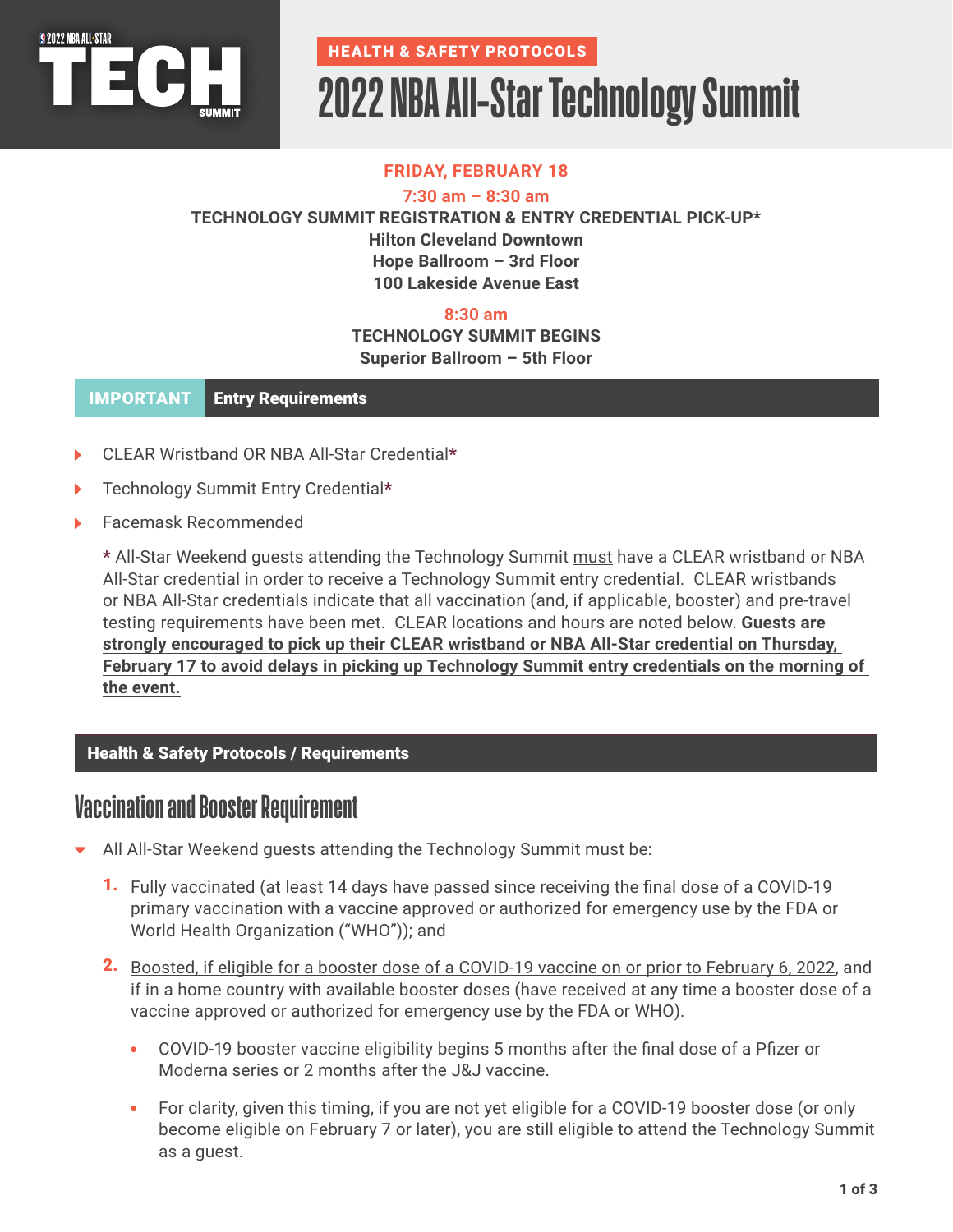

# **2022 NBA All-Star Technology Summit**

- Additionally, if you are eligible for a COVID-19 booster dose, but not yet boosted, you may get boosted at any time prior to the Technology Summit.
- Proof of vaccination and (if applicable) booster must be submitted prior to attending NBA events. If you have not already done so, please upload your vaccination card. A link to upload vaccination and booster history is provided with your NBA All-Star 2022 registration. Please submit vaccination information as soon as possible. It is typical for verification to take 2-5 business days. You can expect to receive, and should retain, an email confirmation from IQVIA (an NBA vendor) at your same email address that you provided in the portal to confirm the NBA's receipt and validation of your vaccination card. Please reach out to your NBA contact or Lauren Mroz (below) with questions.

## **Testing Requirements**

- Prior to traveling to Cleveland, all All-Star Weekend guests attending the Technology Summit must return a negative result from either:
	- A PCR (or molecular (e.g., Cue)) test collected within 2 days prior to travel, or  $\bullet$
	- An antigen test (e.g., BinaxNOW; Abbott Panbio) collected on the day of travel.  $\bullet$
- Please bring with you a copy of your negative test result displaying your full name, date of birth,  $\blacktriangleright$ test type, and test date. Alternatively, a photo of your negative result (where the date of the photo reflects the date of result) will also be accepted. Proof of negative result is subject to review and approval by the NBA upon NBA All-Star credential pickup, or by CLEAR upon wristband pickup.
- To avoid additional testing requirements, you must pick up your NBA All-Star credential or CLEAR  $\blacktriangleright$ wristband within 2 days from taking your pre-travel test.

## **Recently Recovered Individuals**

- As a limited exception to the requirements above, any guest who can document proof of an initial ь positive test result collected on or after December 15, 2021 will not be required to either test in connection with All-Star Weekend (unless they experience symptoms of COVID-19) or document a booster dose of a COVID-19 vaccine.
- Please bring with you a copy of your initial positive test result displaying your full name, date of ь birth, test type, and test date. Alternatively, a photo of your initial positive result (where the date of the photo reflects the date of result) will also be accepted. Classification as "recently recovered" is subject to review and approval by the NBA upon NBA All-Star credential pickup, or by CLEAR upon wristband pickup.

## **CONTACT**

For Technology Summit questions, contact Lauren Mroz (201-273-0740; nbaallstartechnologysummit@nba.com).